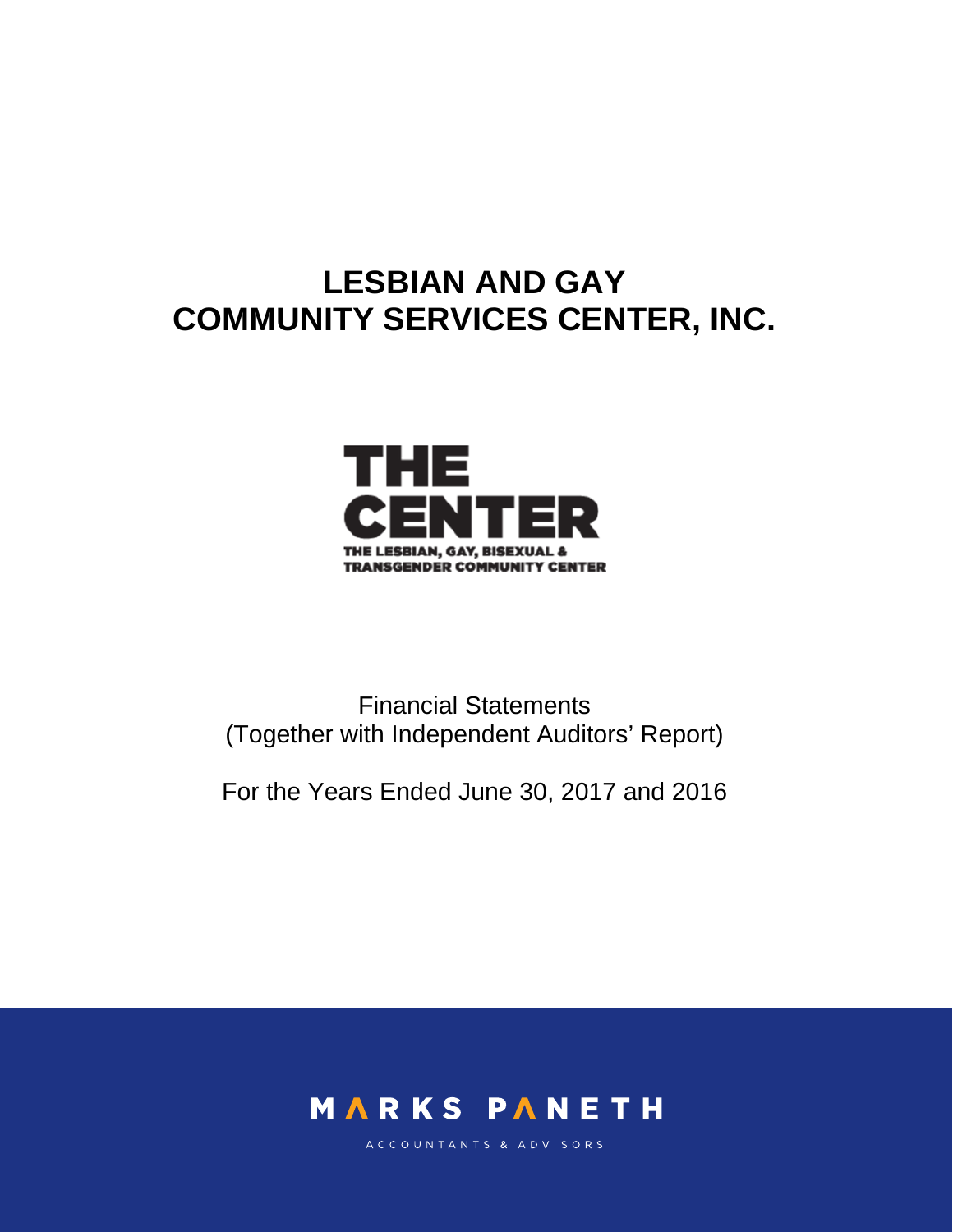# LESBIAN AND GAY COMMUNITY SERVICES CENTER, INC.

#### **FINANCIAL STATEMENTS** (Together with the Independent Auditors' Report)

# FOR THE YEARS ENDED JUNE 30, 2017 AND 2016

# **CONTENTS**

Page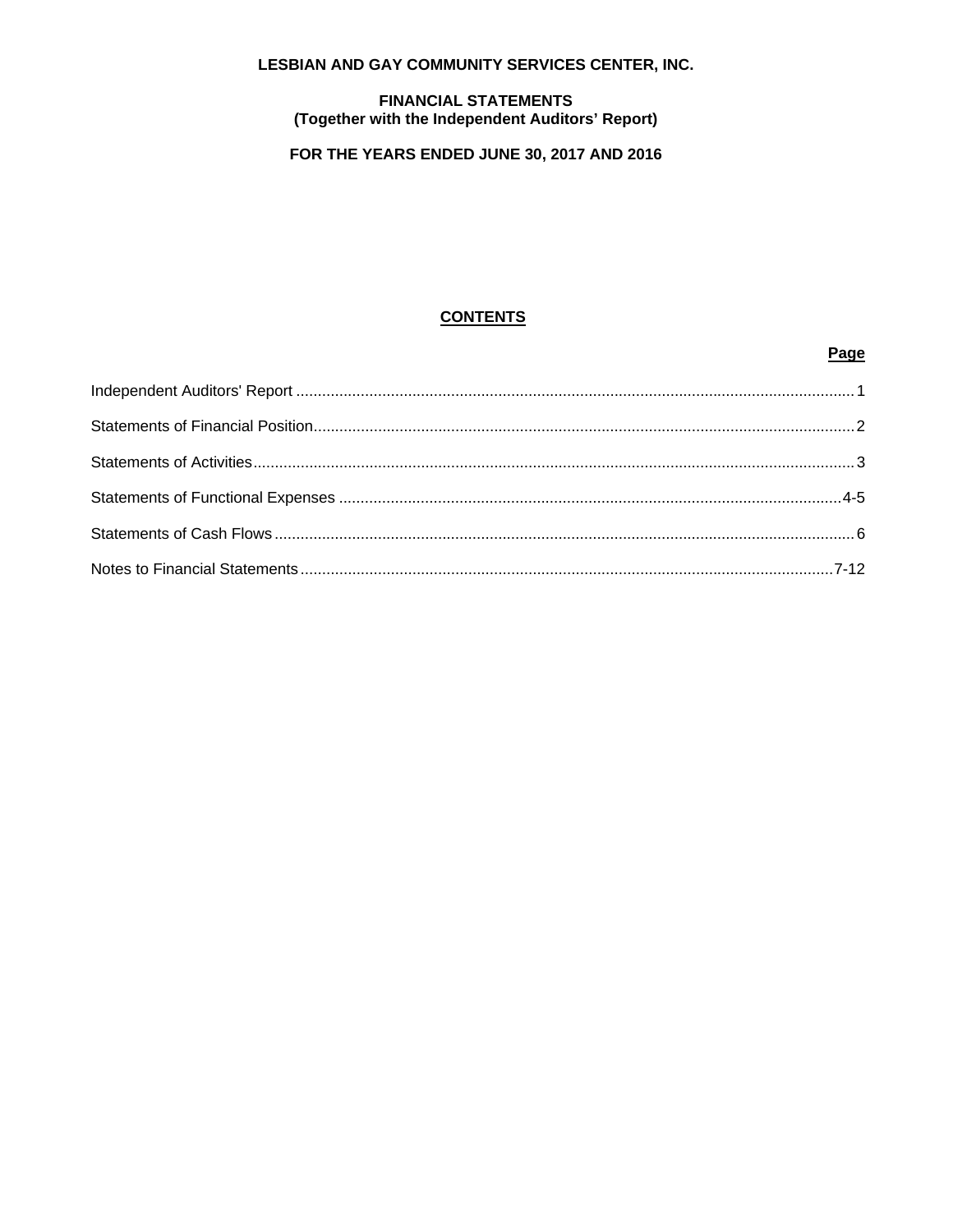#### **INDEPENDENT AUDITORS' REPORT**

The Board of Directors of the Lesbian and Gay Community Services Center, Inc.

#### **Report on the Financial Statements**

We have audited the accompanying financial statements of the Lesbian and Gay Community Services Center, Inc. (the "Center"), which comprise the statement of financial position as of June 30, 2017, and the related statements of activities, functional expenses and cash flows for the year then ended, and the related notes to the financial statements.

#### *Management's Responsibility for the Financial Statements*

Management is responsible for the preparation and fair presentation of these financial statements in accordance with accounting principles generally accepted in the United States of America; this includes the design, implementation, and maintenance of internal control relevant to the preparation and fair presentation of financial statements that are free of material misstatement, whether due to fraud or error.

#### *Auditor's Responsibility*

Our responsibility is to express an opinion on these financial statements based on our audit. We conducted our audit in accordance with auditing standards generally accepted in the United States of America. Those standards require that we plan and perform the audit to obtain reasonable assurance about whether the financial statements are free of material misstatement.

An audit involves performing procedures to obtain evidence about the amounts and disclosures in the financial statements. The procedures selected depend on the auditor's judgment, including the assessment of the risks of material misstatement of the financial statements, whether due to fraud or error. In making those risk assessments, the auditor considers internal control relevant to the entity's preparation and fair presentation of the financial statements in order to design audit procedures that are appropriate in the circumstances, but not for the purpose of expressing an opinion on the effectiveness of the entity's internal control. Accordingly, we express no such opinion. An audit also includes evaluating the appropriateness of accounting principles used and the reasonableness of significant accounting estimates made by management, as well as evaluating the overall presentation of the financial statements.

We believe that the audit evidence we have obtained is sufficient and appropriate to provide a basis for our audit opinion.

### *Opinion*

In our opinion, the financial statements referred to above present fairly, in all material respects, the financial position of the Center at June 30, 2017, and the changes in its net assets and its cash flows for the year then ended in accordance with accounting principles generally accepted in the United States of America.

#### *Other Matter*

The financial statements of the Center as of and for the year ended June 30, 2016 were audited by other auditors whose report dated November 17, 2016 expressed an unmodified opinion on those financial statements.

Marke Paneth LLP

New York, NY October 31, 2017

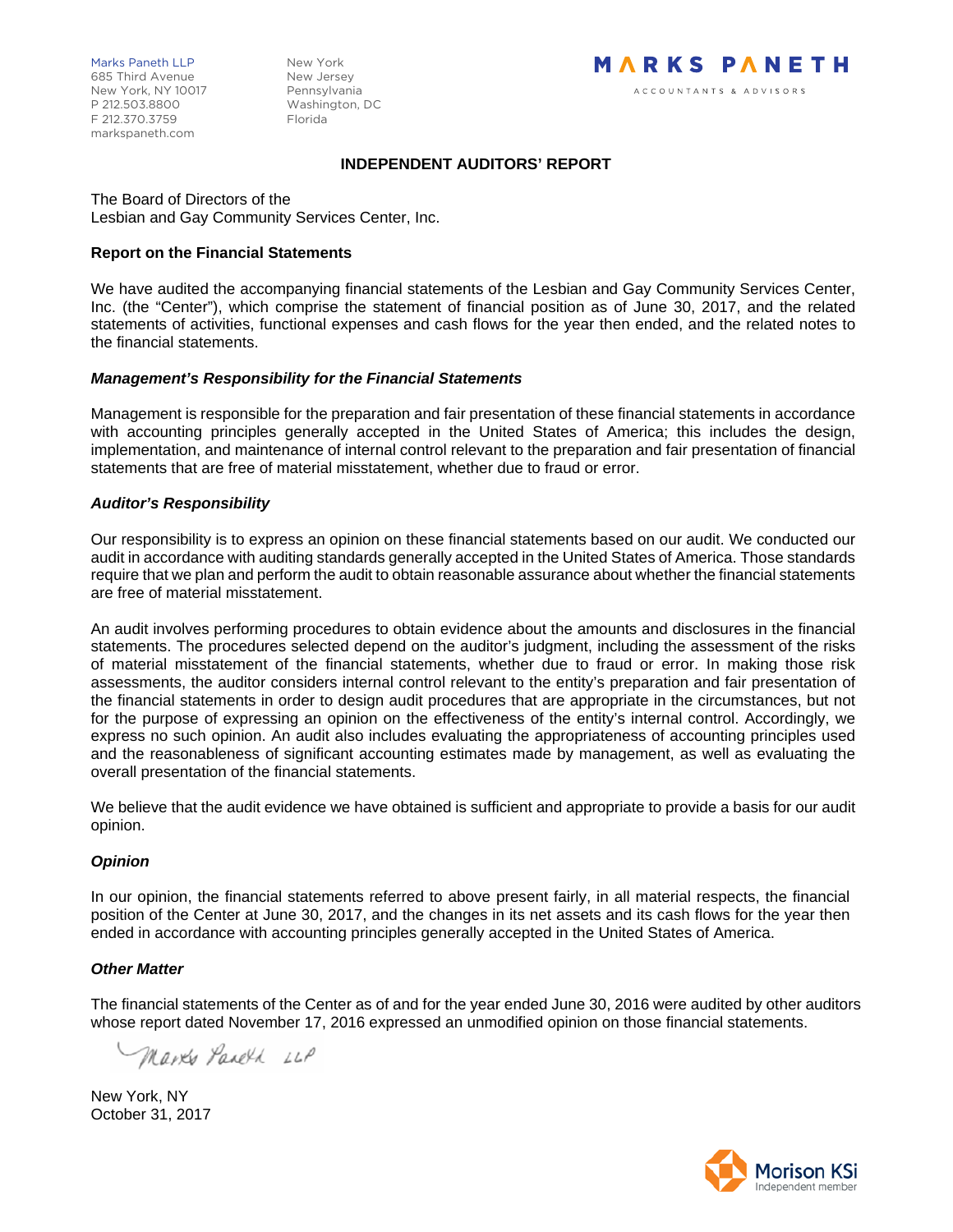#### **LESBIAN AND GAY COMMUNITY SERVICES CENTER, INC. STATEMENTS OF FINANCIAL POSITION AS OF JUNE 30, 2017 AND 2016**

|                                                                       | 2017                 |    | 2016                 |
|-----------------------------------------------------------------------|----------------------|----|----------------------|
| <b>ASSETS</b>                                                         |                      |    |                      |
| Cash and cash equivalents (Notes 2C and 10)                           | \$<br>4,482,511      | \$ | 2,194,055            |
| Government grants receivable (Note 2H)                                | 1,239,199            |    | 982,730              |
| Contributions receivable, net (Notes 2F and 3)                        | 871,923              |    | 871,409              |
| Other receivables, net (Note 2F)                                      | 632,593              |    | 405,312              |
| Prepaid expenses and other assets                                     | 337,902              |    | 345,244              |
| Cash held for other agencies (Note 2D)                                | 391,449              |    | 119,222              |
| Property and equipment, net (Notes 2E and 4)<br>Collections (Note 2E) | 17,388,163           |    | 18, 162, 716         |
| <b>TOTAL ASSETS</b>                                                   | \$<br>25,343,740     | \$ | 23,080,688           |
| <b>LIABILITIES</b>                                                    |                      |    |                      |
| Accounts payable and accrued expenses                                 | \$<br>724,413        | \$ | 570,180              |
| Government refundable advances (Note 2H)                              |                      |    | 124,500              |
| Deferred revenue (Note 2I)                                            | 180,263              |    | 130,195              |
| Amounts held for other agencies (Note 2D)                             | 391,449<br>2,088,590 |    | 119,222<br>2,147,042 |
| Mortgage payable (Note 5)                                             |                      |    |                      |
| <b>TOTAL LIABILITIES</b>                                              | 3,384,715            |    | 3,091,139            |
| <b>COMMITMENTS AND CONTINGENCIES (Note 9)</b>                         |                      |    |                      |
| <b>NET ASSETS (Note 2B)</b>                                           |                      |    |                      |
| Unrestricted:                                                         |                      |    |                      |
| Operations                                                            | 75,208               |    | (1,514,310)          |
| Board-designated (Note 7)                                             | 2,603,850            |    | 2,313,418            |
| Net investment in property and equipment                              | 17,388,163           |    | 18, 162, 716         |
| <b>Total unrestricted</b>                                             | 20,067,221           |    | 18,961,824           |
| Temporarily restricted (Note 6)                                       | 1,891,804            |    | 1,027,725            |
| <b>TOTAL NET ASSETS</b>                                               | 21,959,025           |    | 19,989,549           |
| <b>TOTAL LIABILITIES AND NET ASSETS</b>                               | 25,343,740           | S  | 23,080,688           |
|                                                                       |                      |    |                      |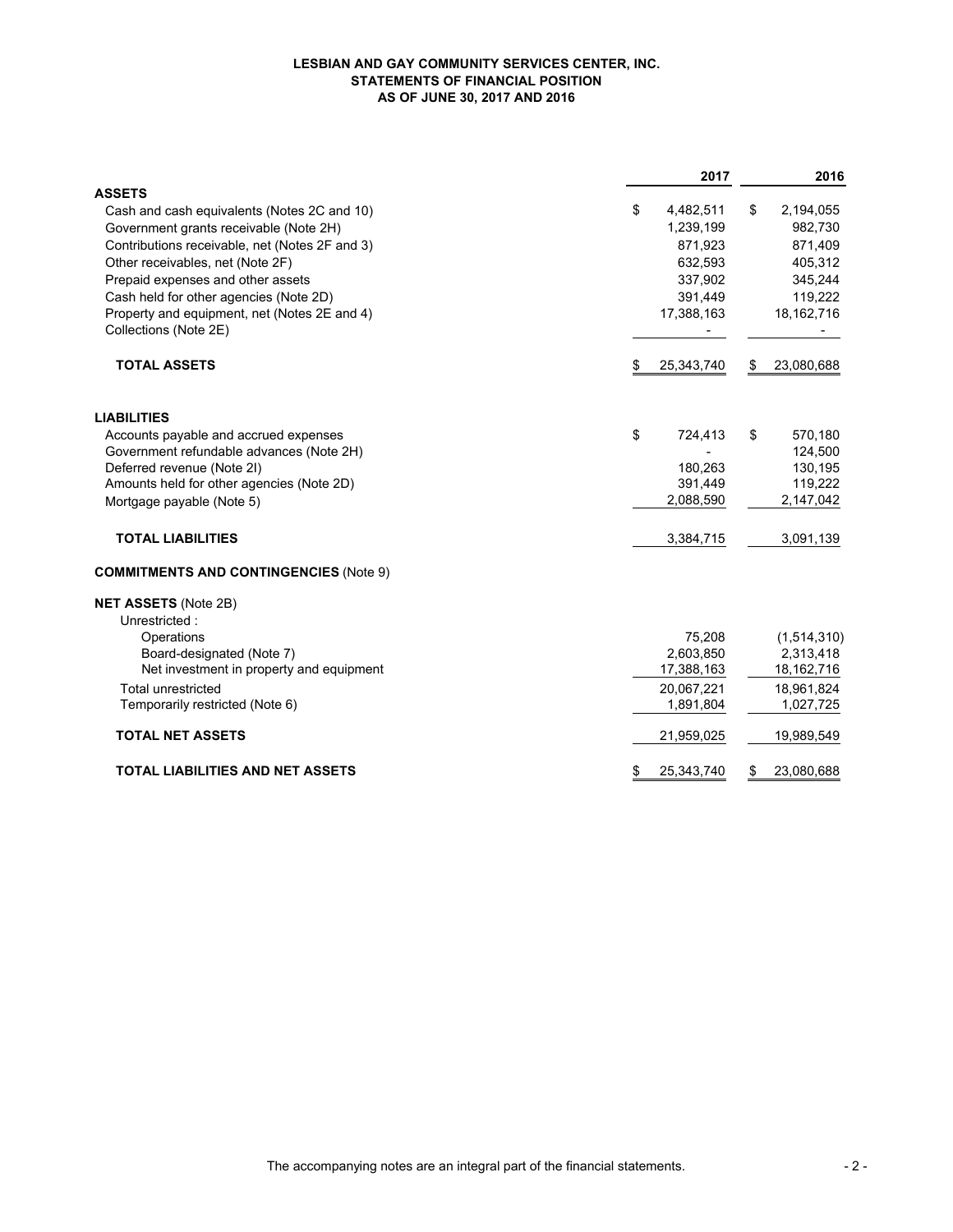# **LESBIAN AND GAY COMMUNITY SERVICES CENTER, INC. STATEMENTS OF ACTIVITIES FOR THE YEARS ENDED JUNE 30, 2017 AND 2016**

|                                                        | For the Year Ended June 30, 2017 |    |                                         |                |                      | For the Year Ended June 30, 2016 |                     |    |                                         |                |                      |
|--------------------------------------------------------|----------------------------------|----|-----------------------------------------|----------------|----------------------|----------------------------------|---------------------|----|-----------------------------------------|----------------|----------------------|
|                                                        | <b>Unrestricted</b>              |    | <b>Temporarily</b><br><b>Restricted</b> |                | <b>Total</b><br>2017 |                                  | <b>Unrestricted</b> |    | <b>Temporarily</b><br><b>Restricted</b> |                | <b>Total</b><br>2016 |
| <b>PUBLIC SUPPORT AND REVENUE:</b>                     |                                  |    |                                         |                |                      |                                  |                     |    |                                         |                |                      |
| Special events revenue (net of direct expenses of      |                                  |    |                                         |                |                      |                                  |                     |    |                                         |                |                      |
| \$690,709 and \$503,354, respectively)                 | \$<br>3,117,125                  | \$ |                                         | $\mathfrak{F}$ | 3,117,125            | $\mathbb{S}$                     | 2,061,071           | \$ |                                         | $\mathfrak{F}$ | 2,061,071            |
| Government grants (Note 2H)                            | 3,453,018                        |    |                                         |                | 3,453,018            |                                  | 2,188,252           |    |                                         |                | 2,188,252            |
| Contributions (Note 2F)                                | 1,562,953                        |    | 2,724,395                               |                | 4,287,348            |                                  | 878,638             |    | 1,956,222                               |                | 2,834,860            |
| Donated services (Note 2J)                             | 103,433                          |    |                                         |                | 103,433              |                                  | 62,170              |    |                                         |                | 62,170               |
| Legacies and bequests (Notes 2F and 7)                 | 1,243,849                        |    |                                         |                | 1,243,849            |                                  | 1,301,578           |    |                                         |                | 1,301,578            |
| Program revenue                                        | 201,151                          |    |                                         |                | 201,151              |                                  | 119,740             |    |                                         |                | 119,740              |
| Medicaid revenue                                       | 416,150                          |    |                                         |                | 416,150              |                                  | 335,908             |    |                                         |                | 335,908              |
| Space usage fees                                       | 492,944                          |    |                                         |                | 492,944              |                                  | 503,185             |    |                                         |                | 503,185              |
| Other revenue                                          | 30,714                           |    |                                         |                | 30,714               |                                  | 9,659               |    |                                         |                | 9,659                |
| Net assets released from restrictions (Notes 2B and 6) | 1,860,316                        |    | (1,860,316)                             |                |                      |                                  | 2,531,581           |    | (2,531,581)                             |                |                      |
| TOTAL PUBLIC SUPPORT AND REVENUE                       | 12,481,653                       |    | 864,079                                 |                | 13,345,732           |                                  | 9,991,782           |    | (575, 359)                              |                | 9,416,423            |
| <b>EXPENSES (Note 2L):</b><br>Program services:        |                                  |    |                                         |                |                      |                                  |                     |    |                                         |                |                      |
| Youth programs                                         | 2,950,220                        |    |                                         |                | 2,950,220            |                                  | 2,912,485           |    |                                         |                | 2,912,485            |
| Adult programs                                         | 4,066,514                        |    |                                         |                | 4,066,514            |                                  | 2,658,050           |    |                                         |                | 2,658,050            |
| Arts and culture                                       | 1,603,812                        |    |                                         |                | 1,603,812            |                                  | 1,323,781           |    |                                         |                | 1,323,781            |
| Total program services                                 | 8,620,546                        |    |                                         |                | 8,620,546            |                                  | 6,894,316           |    |                                         |                | 6,894,316            |
| Supporting services:                                   |                                  |    |                                         |                |                      |                                  |                     |    |                                         |                |                      |
| Management and general                                 | 1,483,942                        |    |                                         |                | 1,483,942            |                                  | 771,096             |    |                                         |                | 771,096              |
| Fundraising                                            | 1,271,768                        |    |                                         |                | 1,271,768            |                                  | 1,859,202           |    |                                         |                | 1,859,202            |
| Total supporting services                              | 2,755,710                        |    |                                         |                | 2,755,710            |                                  | 2,630,298           |    |                                         |                | 2,630,298            |
| <b>TOTAL EXPENSES</b>                                  | 11,376,256                       |    |                                         |                | 11,376,256           |                                  | 9,524,614           |    |                                         |                | 9,524,614            |
| <b>CHANGE IN NET ASSETS</b>                            | 1,105,397                        |    | 864,079                                 |                | 1,969,476            |                                  | 467,168             |    | (575, 359)                              |                | (108, 191)           |
| Net assets - beginning of year                         | 18,961,824                       |    | 1,027,725                               |                | 19,989,549           |                                  | 18,494,656          |    | 1,603,084                               |                | 20,097,740           |
| <b>NET ASSETS - END OF YEAR</b>                        | 20,067,221                       | \$ | 1,891,804                               | \$             | 21,959,025           | \$.                              | 18,961,824          | \$ | 1,027,725                               | \$             | 19,989,549           |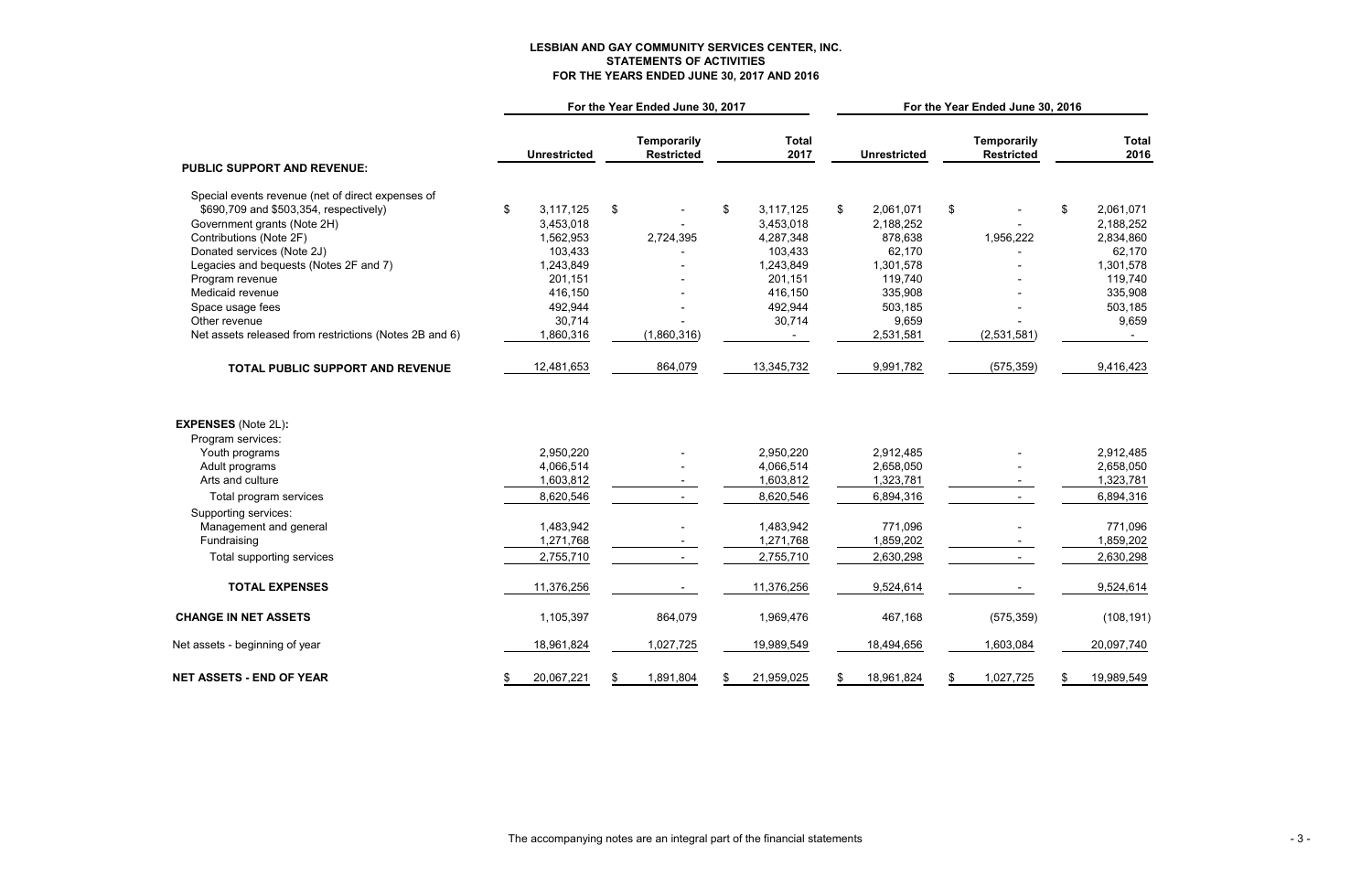# **LESBIAN AND GAY COMMUNITY SERVICES CENTER, INC. STATEMENT OF FUNCTIONAL EXPENSES FOR THE YEAR ENDED JUNE 30, 2017**

**(With Comparative Totals for the Year Ended June 30, 2016)**

|                                              | For the Year Ended June 30, 2017 |                 |    |                         |     |                |    |                 |     |                   |    |                            |    |                   |      |              |                  |
|----------------------------------------------|----------------------------------|-----------------|----|-------------------------|-----|----------------|----|-----------------|-----|-------------------|----|----------------------------|----|-------------------|------|--------------|------------------|
|                                              |                                  |                 |    | <b>Program Services</b> |     |                |    |                 |     |                   |    | <b>Supporting Services</b> |    |                   |      |              |                  |
|                                              |                                  |                 |    |                         |     |                |    | <b>Total</b>    |     | <b>Management</b> |    |                            |    | <b>Total</b>      |      |              |                  |
|                                              |                                  | Youth           |    | <b>Adult</b>            |     | Arts and       |    | Program         |     | and               |    |                            |    | <b>Supporting</b> |      | <b>Total</b> | <b>Total</b>     |
|                                              |                                  | <b>Programs</b> |    | <b>Programs</b>         |     | <b>Culture</b> |    | <b>Services</b> |     | General           |    | <b>Fundraising</b>         |    | <b>Services</b>   |      | 2017         | 2016             |
| Salaries                                     | \$                               | 1,487,352       | \$ | 2,412,669               | -\$ | 447,372        | \$ | 4,347,393       | -\$ | 714,262           | \$ | 504,387                    | £. | ,218,649          | - \$ | 5,566,042    | 4,809,112<br>\$. |
| Payroll taxes and employee benefits (Note 8) |                                  | 343,643         |    | 575,441                 |     | 108,757        |    | 1,027,841       |     | 129,503           |    | 99,870                     |    | 229,373           |      | 1,257,214    | 1,078,717        |
| Total salaries and related costs             |                                  | 1,830,995       |    | 2,988,110               |     | 556,129        |    | 5,375,234       |     | 843,765           |    | 604,257                    |    | 1,448,022         |      | 6,823,256    | 5,887,829        |
| Professional Fees (Note 2J)                  |                                  | 130,942         |    | 405,817                 |     | 440,798        |    | 977,557         |     | 264,413           |    | 340,031                    |    | 604,444           |      | 1,582,001    | 846,699          |
| Occupancy                                    |                                  | 52,026          |    | 60,283                  |     | 87,993         |    | 200,302         |     | 19,827            |    | 13,372                     |    | 33,199            |      | 233,501      | 194,210          |
| Building and office supplies                 |                                  | 45,087          |    | 42,672                  |     | 9,142          |    | 96,901          |     | 70,261            |    | 39,692                     |    | 109,953           |      | 206,854      | 194,482          |
| Printing, publication and postage            |                                  | 8,565           |    | 8,373                   |     | 7,706          |    | 24,644          |     | 15,081            |    | 76,035                     |    | 91,116            |      | 115,760      | 108,007          |
| Advestising and marketing (Note 2K)          |                                  | 48,508          |    | 11,582                  |     | 2,620          |    | 62,710          |     | 4,817             |    | 3,583                      |    | 8,400             |      | 71,110       | 92,140           |
| Training and conferences                     |                                  | 74,710          |    | 67,907                  |     | 89,720         |    | 232,337         |     | 15,681            |    | 11,824                     |    | 27,505            |      | 259,842      | 78,015           |
| Food and refeshments                         |                                  | 127,793         |    | 22,079                  |     | 46,584         |    | 196,456         |     | 11,168            |    | 22,632                     |    | 33,800            |      | 230,256      | 183,447          |
| Equipment and rental (Note 9B)               |                                  | 38,917          |    | 20,065                  |     | 37,905         |    | 96,887          |     | 9,813             |    | 12,863                     |    | 22,676            |      | 119,563      | 102,693          |
| Insurance                                    |                                  | 16,160          |    | 29,648                  |     | 23,399         |    | 69,207          |     | 5,386             |    | 3,469                      |    | 8,855             |      | 78,062       | 76,656           |
| Repairs and maintenance                      |                                  | 45,876          |    | 52,331                  |     | 59,155         |    | 157,362         |     | 15,357            |    | 9,670                      |    | 25,027            |      | 182,389      | 190,231          |
| Interest (Note 5)                            |                                  | 48,030          |    | 34,083                  |     | 22,940         |    | 105,053         |     | 15,983            |    | 12,865                     |    | 28,848            |      | 133,901      | 145,534          |
| Depreciation (Notes 2D and 4)                |                                  | 294,521         |    | 208,995                 |     | 140,666        |    | 644,182         |     | 102,996           |    | 61,989                     |    | 164,985           |      | 809,167      | 801,586          |
| Bad debt                                     |                                  | 26,192          |    | 35,674                  |     | 16,997         |    | 78,863          |     | 10,969            |    | 6,938                      |    | 17,907            |      | 96,770       | 100,434          |
| Other                                        |                                  | 161,898         |    | 78,895                  |     | 62,058         |    | 302,851         |     | 78,425            |    | 52,548                     |    | 130,973           |      | 433,824      | 430,227          |
| <b>TOTAL EXPENSES</b>                        |                                  | 2,950,220       |    | 4,066,514               |     | 1,603,812      |    | 8,620,546       | -8  | 1,483,942         | S. | 1,271,768                  | S. | 2,755,710         |      | 11,376,256   | 9,524,614<br>S.  |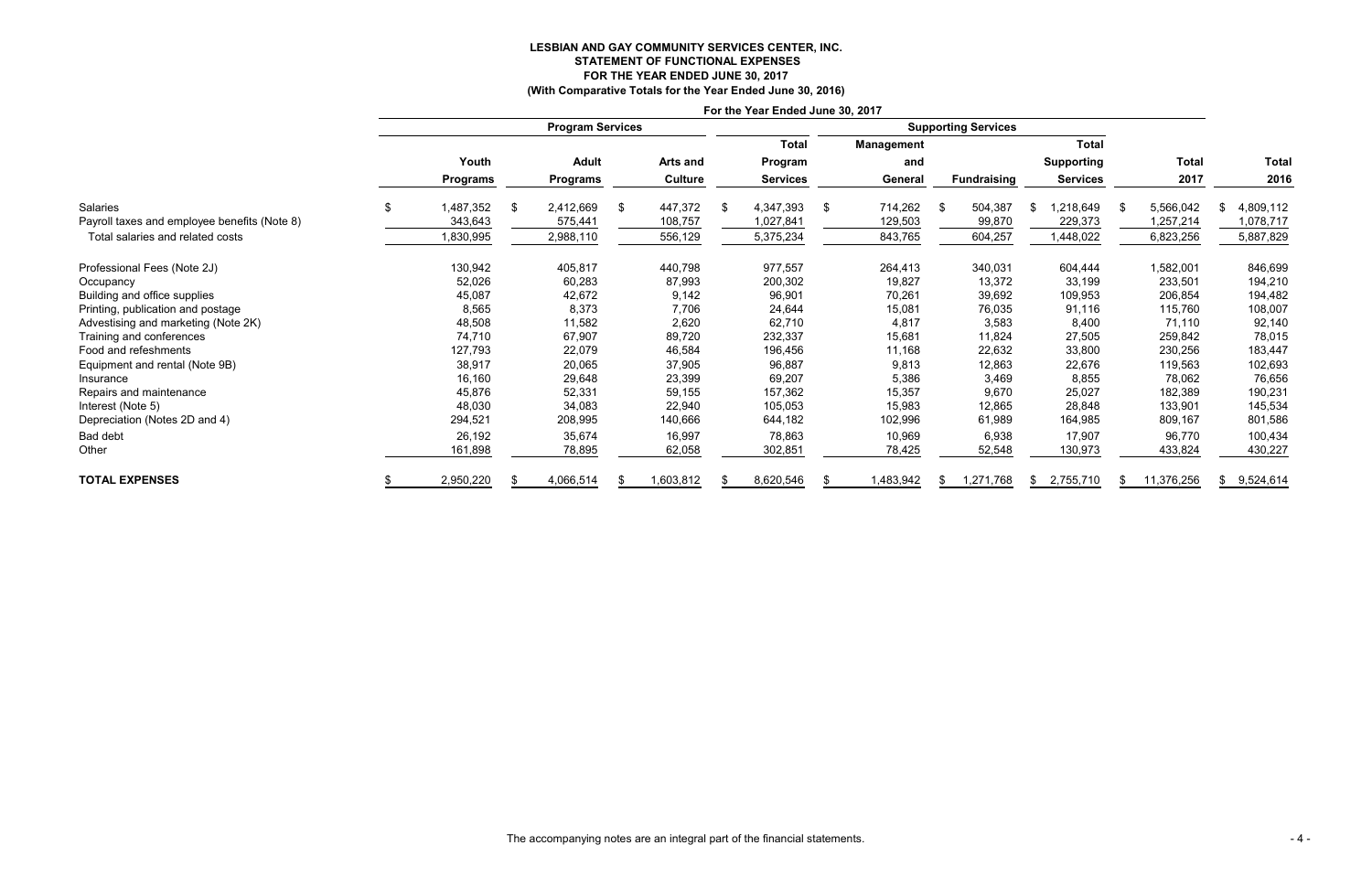# **LESBIAN AND GAY COMMUNITY SERVICES CENTER, INC. STATEMENT OF FUNCTIONAL EXPENSES FOR THE YEAR ENDED JUNE 30, 2016**

|                                              | <b>Program Services</b> |                 |    |                 |    |                 |    |                 | <b>Supporting Services</b> |                   |    |                    |     |                   |    |              |
|----------------------------------------------|-------------------------|-----------------|----|-----------------|----|-----------------|----|-----------------|----------------------------|-------------------|----|--------------------|-----|-------------------|----|--------------|
|                                              |                         |                 |    |                 |    |                 |    | <b>Total</b>    |                            | <b>Management</b> |    |                    |     | <b>Total</b>      |    |              |
|                                              |                         | Youth           |    | <b>Adult</b>    |    | <b>Arts and</b> |    | Program         |                            | and               |    |                    |     | <b>Supporting</b> |    |              |
|                                              |                         | <b>Programs</b> |    | <b>Programs</b> |    | <b>Culture</b>  |    | <b>Services</b> |                            | General           |    | <b>Fundraising</b> |     | <b>Services</b>   |    | <b>Total</b> |
| <b>Salaries</b>                              |                         | 1,620,807       | \$ | 1,479,213       | \$ | 736,690         | \$ | 3,836,710       | \$                         | 302,012           | \$ | 670,390            | \$  | 972,402           | \$ | 4,809,112    |
| Payroll taxes and employee benefits (Note 8) |                         | 363,558         |    | 331,798         |    | 165,245         |    | 860,601         |                            | 67,742            |    | 150,374            |     | 218,116           |    | 1,078,717    |
| Total salaries and related costs             |                         | 1,984,365       |    | 1,811,011       |    | 901,935         |    | 4,697,311       |                            | 369,754           |    | 820,764            |     | 1,190,518         |    | 5,887,829    |
| Professional fees (Note 2J)                  |                         | 89,603          |    | 81,775          |    | 40,727          |    | 212,105         |                            | 177,243           |    | 457,351            |     | 634,594           |    | 846,699      |
| Occupancy                                    |                         | 67,846          |    | 61,919          |    | 30,837          |    | 160,602         |                            | 20,290            |    | 13,318             |     | 33,608            |    | 194,210      |
| Building and office supplies                 |                         | 31,643          |    | 28,879          |    | 14,382          |    | 74,904          |                            | 76,955            |    | 42,623             |     | 119,578           |    | 194,482      |
| Printing, publication and postage            |                         | 12,437          |    | 11,350          |    | 5,653           |    | 29,440          |                            | 5,950             |    | 72,617             |     | 78,567            |    | 108,007      |
| Advestising and marketing (Note 2K)          |                         | 34,936          |    | 31,884          |    | 15,878          |    | 82,698          |                            | 3,480             |    | 5,962              |     | 9,442             |    | 92,140       |
| Training and conferences                     |                         | 8,769           |    | 8,003           |    | 3,986           |    | 20,758          |                            | 6,913             |    | 50,344             |     | 57,257            |    | 78,015       |
| Food and refeshments                         |                         | 36,891          |    | 33,668          |    | 16,767          |    | 87,326          |                            | 7,786             |    | 88,335             |     | 96,121            |    | 183,447      |
| Equipment and rental                         |                         | 28,401          |    | 25,920          |    | 12,908          |    | 67,229          |                            | 7,907             |    | 27,557             |     | 35,464            |    | 102,693      |
| Insurance                                    |                         | 29,279          |    | 26,721          |    | 13,307          |    | 69,307          |                            | 4,848             |    | 2,501              |     | 7,349             |    | 76,656       |
| Repairs and maintenance                      |                         | 71,065          |    | 64,857          |    | 32,300          |    | 168,222         |                            | 17,018            |    | 4,991              |     | 22,009            |    | 190,231      |
| Interest (Note 5)                            |                         | 49,049          |    | 44,764          |    | 22,294          |    | 116,107         |                            | 9,140             |    | 20,287             |     | 29,427            |    | 145,534      |
| Depreciation (Notes 2D and 4)                |                         | 270,157         |    | 246,556         |    | 122,792         |    | 639,505         |                            | 50,340            |    | 111,741            |     | 162,081           |    | 801,586      |
| Bad debt                                     |                         | 4,408           |    | 4,023           |    | 2,003           |    | 10,434          |                            |                   |    | 90,000             |     | 90,000            |    | 100,434      |
| <b>Bank fees</b>                             |                         | 31,176          |    | 28,425          |    | 14,135          |    | 73,736          |                            | 5,804             |    | 12,884             |     | 18,688            |    | 92,424       |
| Other                                        |                         | 162,460         |    | 148,295         |    | 73,877          |    | 384,632         |                            | 7,668             |    | 37,927             |     | 45,595            |    | 430,227      |
| <b>TOTAL EXPENSES</b>                        |                         | 2,912,485       |    | 2,658,050       |    | ,323,781        |    | 6,894,316       |                            | 771,096           |    | 1,859,202          | - 5 | 2,630,298         |    | 9,524,614    |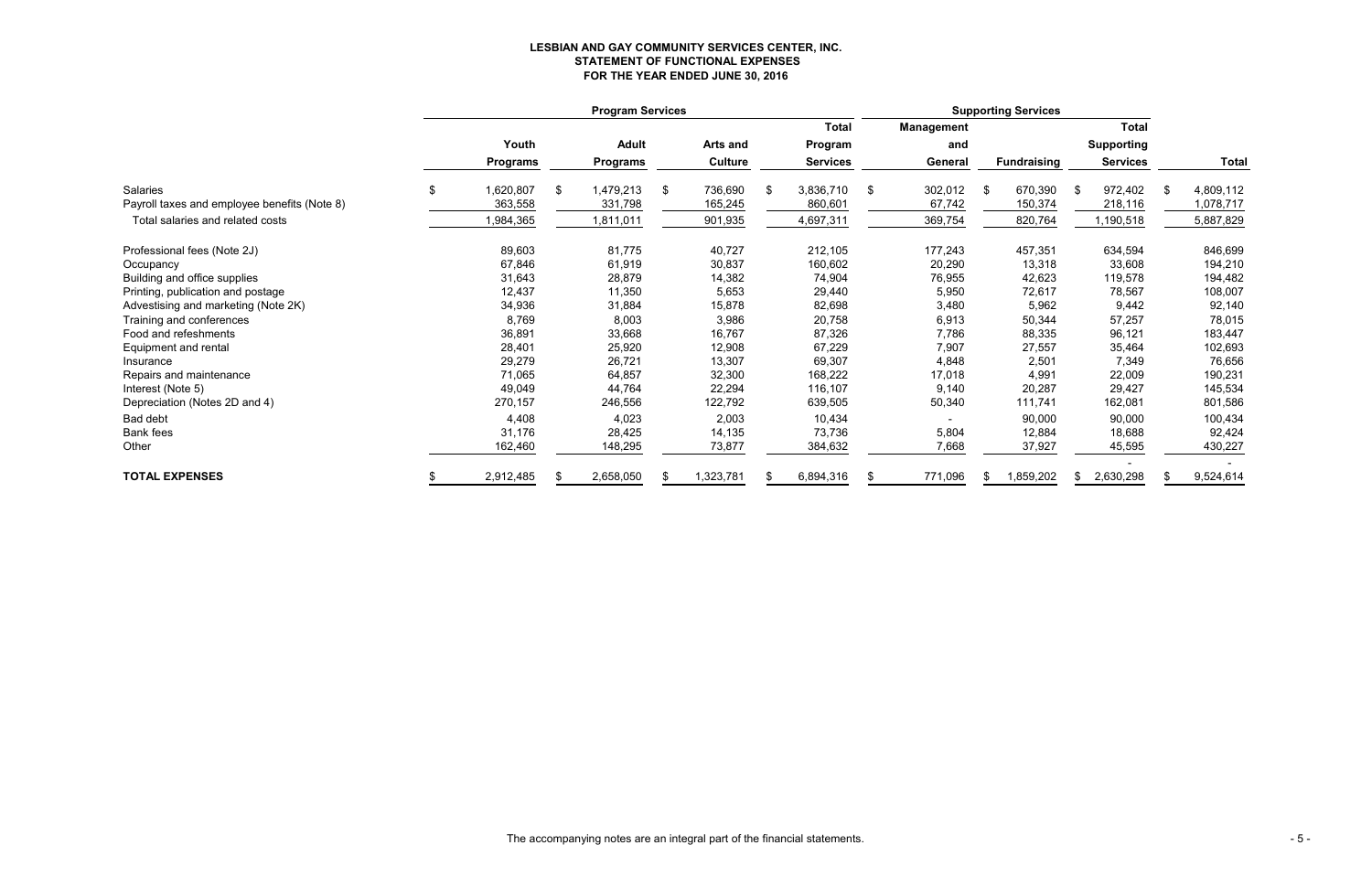#### **LESBIAN AND GAY COMMUNITY SERVICES CENTER, INC. STATEMENTS OF CASH FLOWS FOR THE YEARS ENDED JUNE 30, 2017 AND 2016**

|                                                                      |    | 2017          | 2016 |            |  |
|----------------------------------------------------------------------|----|---------------|------|------------|--|
| <b>CASH FLOWS FROM OPERATING ACTIVITIES:</b><br>Change in net assets | \$ | 1,969,476     | \$   | (108, 191) |  |
| Adjustments to reconcile change in net assets to                     |    |               |      |            |  |
| net cash provided by operating activities:                           |    |               |      |            |  |
| Depreciation                                                         |    | 809,167       |      | 801,586    |  |
| Bad debt expense                                                     |    | 96,770        |      | 100,434    |  |
| Changes in operating assets and liabilities:                         |    |               |      |            |  |
| (Increase) decrease in assets:                                       |    |               |      |            |  |
| Government grants receivable                                         |    | (256, 469)    |      | (304, 686) |  |
| Contributions receivable                                             |    | (97, 284)     |      | (157, 281) |  |
| Other receivables                                                    |    | (227, 281)    |      | (354, 035) |  |
| Prepaid expenses and other assets                                    |    | 7,342         |      | (96,074)   |  |
| Increase (decrease) in liabilities:                                  |    |               |      |            |  |
| Accounts payable and accrued expenses                                |    | 154,233       |      | 9,249      |  |
| Government refundable advances                                       |    | (124, 500)    |      | 33,040     |  |
| Deferred revenue                                                     |    | 50,068        |      | 102,642    |  |
| <b>Net Cash Provided by Operating Activities</b>                     |    | 2,381,522     |      | 26,684     |  |
| <b>CASH FLOWS FROM INVESTING ACTIVITIES:</b>                         |    |               |      |            |  |
| Purchases of property and equipment                                  |    | (34, 614)     |      | (210, 063) |  |
| <b>Net Cash Used in Investing Activities</b>                         |    | (34, 614)     |      | (210,063)  |  |
| <b>CASH FLOWS FROM FINANCING ACTIVITIES:</b>                         |    |               |      |            |  |
| Proceeds from mortgage payable                                       |    | 2,100,000     |      |            |  |
| Repayment of mortgage payable                                        |    | (2, 158, 452) |      | (168, 065) |  |
| <b>Net Cash Used in Financing Activities</b>                         |    | (58, 452)     |      | (168, 065) |  |
|                                                                      |    |               |      |            |  |
| NET INCREASE (DECREASE) IN CASH AND CASH EQUIVALENTS                 |    | 2,288,456     |      | (351, 444) |  |
| Cash and Cash Equivalents - beginning of year                        |    | 2,194,055     |      | 2,545,499  |  |
| CASH AND CASH EQUIVALENTS - END OF YEAR                              | \$ | 4,482,511     | \$   | 2,194,055  |  |
| Supplemental Disclosure of Cash Flow Information:                    |    |               |      |            |  |
| Cash paid during the year for interest                               | \$ | 133,901       | \$   | 145,534    |  |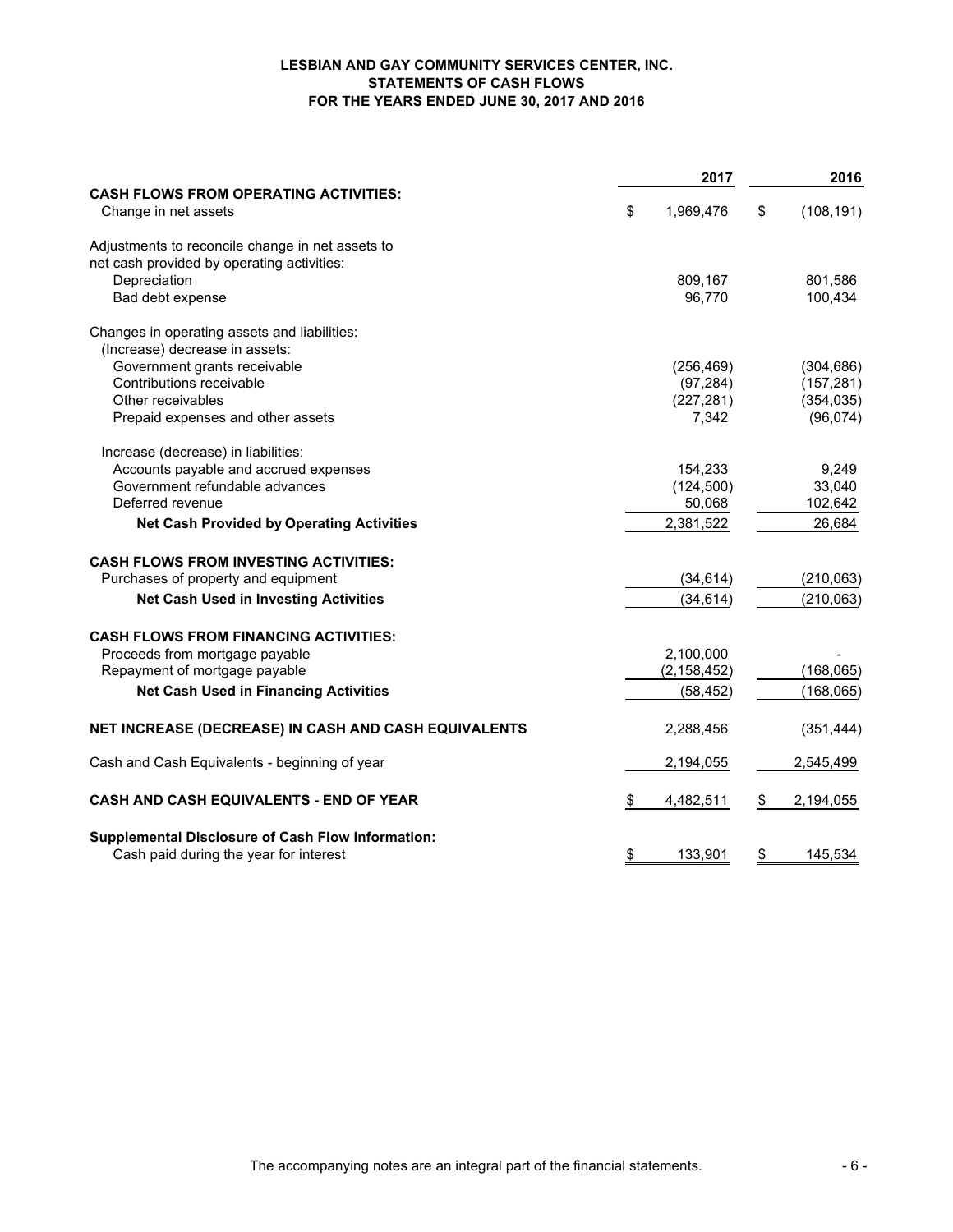#### **NOTE 1 – ORGANIZATION AND TAX STATUS**

Lesbian and Gay Community Services Center, Inc. doing business as The Lesbian, Gay, Bisexual & Transgender Community Center (the "Center") is a unique organization located in New York City. The Center is operated as a not-for-profit entity and is exempt from federal income taxes under Section 501(c)(3) of the Internal Revenue Code.

The Center's mission is to empower community members to lead healthy and successful lives. The Center proudly celebrates the Lesbian, Gay, Bisexual & Transgender ("LGBT") community's diversity, and advocates for justice and opportunity.

The Center accomplishes its mission by providing various programs and services including:

#### **Youth Programs**

**Center Youth** - The Center helps LGBT young people to live independently, establish support networks and effect positive, social change. Open to youth between the ages of 13 and 21, the program builds self-esteem and helps participants succeed in achieving their life goals.

**Center Families** - For more than two decades, the Center has been helping the LGBT community build, nurture, protect and grow our families. Whether someone is ready to start a family, looking to make a play date with other LGBT families or just seeking an LGBT-family-friendly environment, the Center is here to help. The Center has supported thousands of LGBT families over the years with relationship and family counseling, parenthood programming, the LGBT Foster Care Project and family resource coaching.

#### **Adult Programs**

**Center Recovery** - The Center offers the only New York State Office of Alcohol and Substance Abuse Services ("OASAS") licensed, outpatient substance use treatment program specifically designed for the LGBT community. Center Recovery is a medically supervised, intensive program for substance use and dependence. It uses an abstinence-based model and incorporates a range of holistic services for individuals and their families in the LGBT community, age 18 and older. The Center provides the tools clients need to lead sober, healthier lives.

**Center Wellness** - Through a range of programs, services and events, Center Wellness provides the mental and physical health resources to help people take charge and live the happy, healthy lives they deserve. Center Wellness offers smoking cessation assistance; short-term counseling; HIV and AIDS prevention and education; support for people living with HIV and AIDS; programs for the transgender and gender nonconforming community and support for LGBT immigrants.

### **Arts and Culture**

**Arts and Culture** - The Center produces the renowned Second Tuesday monthly arts and culture series, and hosts a queer bookstore and cultural event space. The Center is also a permanent home for The Pat Parker/Vito Russo Center Library and The LGBT Community Center National History Archive. The Center provides a forum for artists, authors and performers to create, celebrate and connect.

**Information and Referral Services** - The Center provides a place in which LGBT people can meet, seek services and find support. What truly differentiates the Center is the sense of home it provides for the more than 6,000 people who visit each week.

**Meeting rooms and event spaces for rent** - The Center hosts a variety of parties, fundraisers, dinners, cultural events and educational opportunities - all celebrating the LGBT community.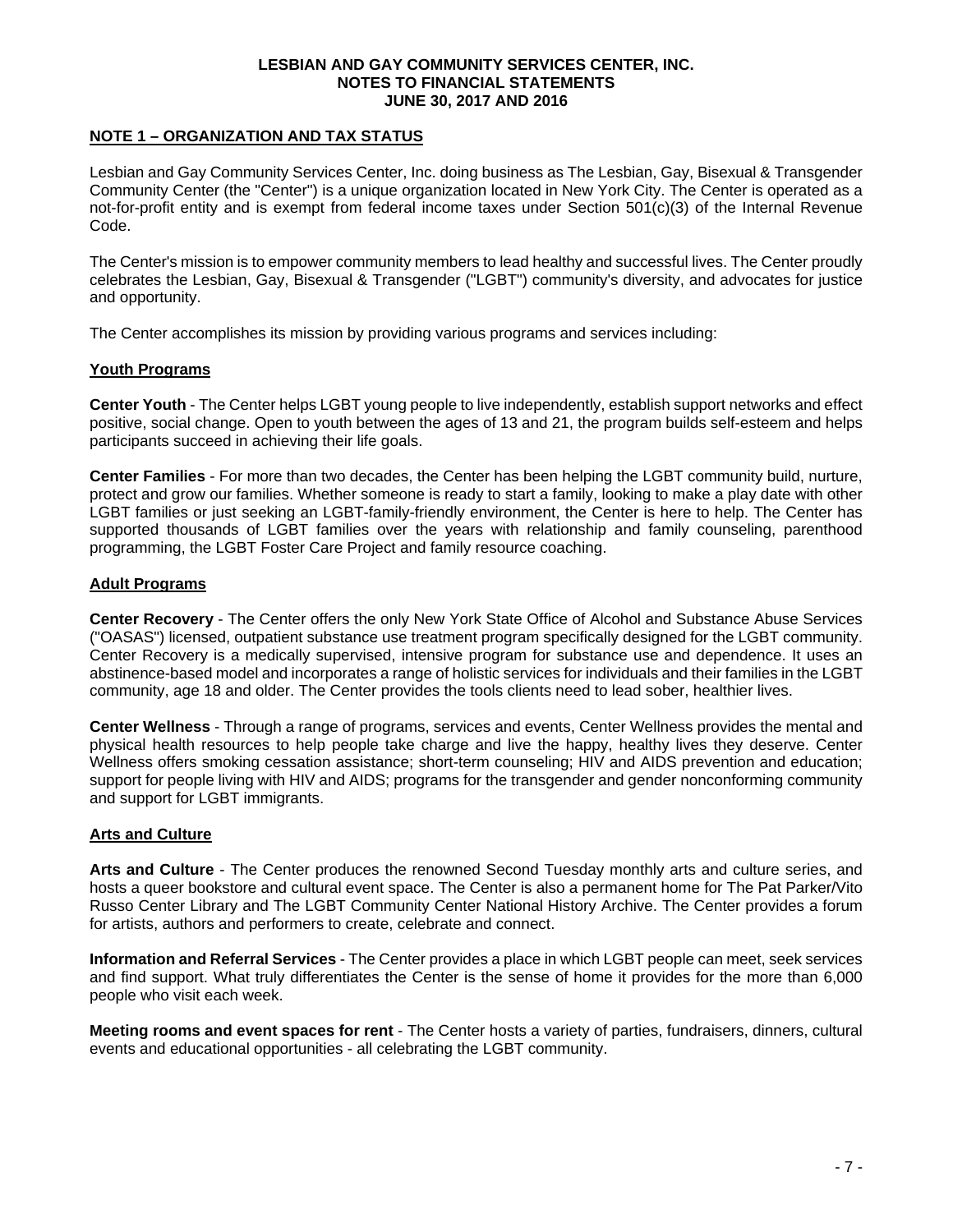#### **NOTE 2 – SUMMARY OF SIGNIFICANT ACCOUNTING POLICIES**

#### A. *Basis of Presentation*

The Center's financial statements have been prepared on the accrual basis of accounting. The Center adheres to accounting principles generally accepted in the United States of America ("U.S. GAAP").

#### B. *Net Assets*

The Center maintains its net assets under the following classes:

- Unrestricted represents the portion of net assets of the Center that are not restricted by donorimposed stipulations. Contributions are considered available for unrestricted use unless specifically restricted by the donor.
- Temporarily restricted net assets resulting from contributions and other inflows of assets whose use by the Center is limited by donor-imposed stipulations that either expire by the passage of time or can be fulfilled and removed by actions of the Center pursuant to those stipulations. When such stipulations end or are fulfilled, temporarily restricted net assets are reported in the statements of activities as net assets released from restrictions.
- Permanently restricted net assets with donor-imposed restrictions on the purpose of the gifts specifying they be maintained in perpetuity.

#### C. *Cash and Cash Equivalents*

The Center considers all highly liquid investments purchased with maturities of three months or less to be cash equivalents.

#### D. *Cash Held for Other Agencies*

The Center maintains cash for a few small agencies in connection with transactions in which the Center acts as a fiscal sponsor. The amount held for other agencies as of June 30, 2017 and 2016 amounted to \$391,449 and \$119,222, respectively.

#### E. *Property and Equipment*

Property and equipment purchases above \$2,000 that the Center retains title to and with useful life of at least one year are capitalized at cost, or if donated, at the estimated fair value at the time of donation. Property and equipment purchased with funds from government contracts where title remains with the grantor and it is not probable that the Center will keep the asset at the completion of the contract are expensed in the year of purchase. Property and equipment is depreciated on a straight-line basis over the estimated useful life of the asset.

The value of the Center's artwork collection is not reflected as an asset in the statements of financial position, and gifts or collection items are excluded from revenue and support in the statements of activities. Purchases of collection items are recorded in the year in which the items were acquired as decreases to unrestricted net assets in the statements of activities.

#### F. *Contributions and Contributions Receivable*

Contribution are recognized when the donor makes a promise to give that is unconditional or when substantially all conditions have been met. Contributions receivable that are expected to be collected within one year are recorded at net realizable value. Contributions receivable that are expected to be collected in future years are recorded at the present value of their estimated future cash flows. If material to the financial statements, the discounts on those amounts are computed using risk-based interest rates applicable to the years in which the promises are received. Amortization of the discounts is included in contribution revenue.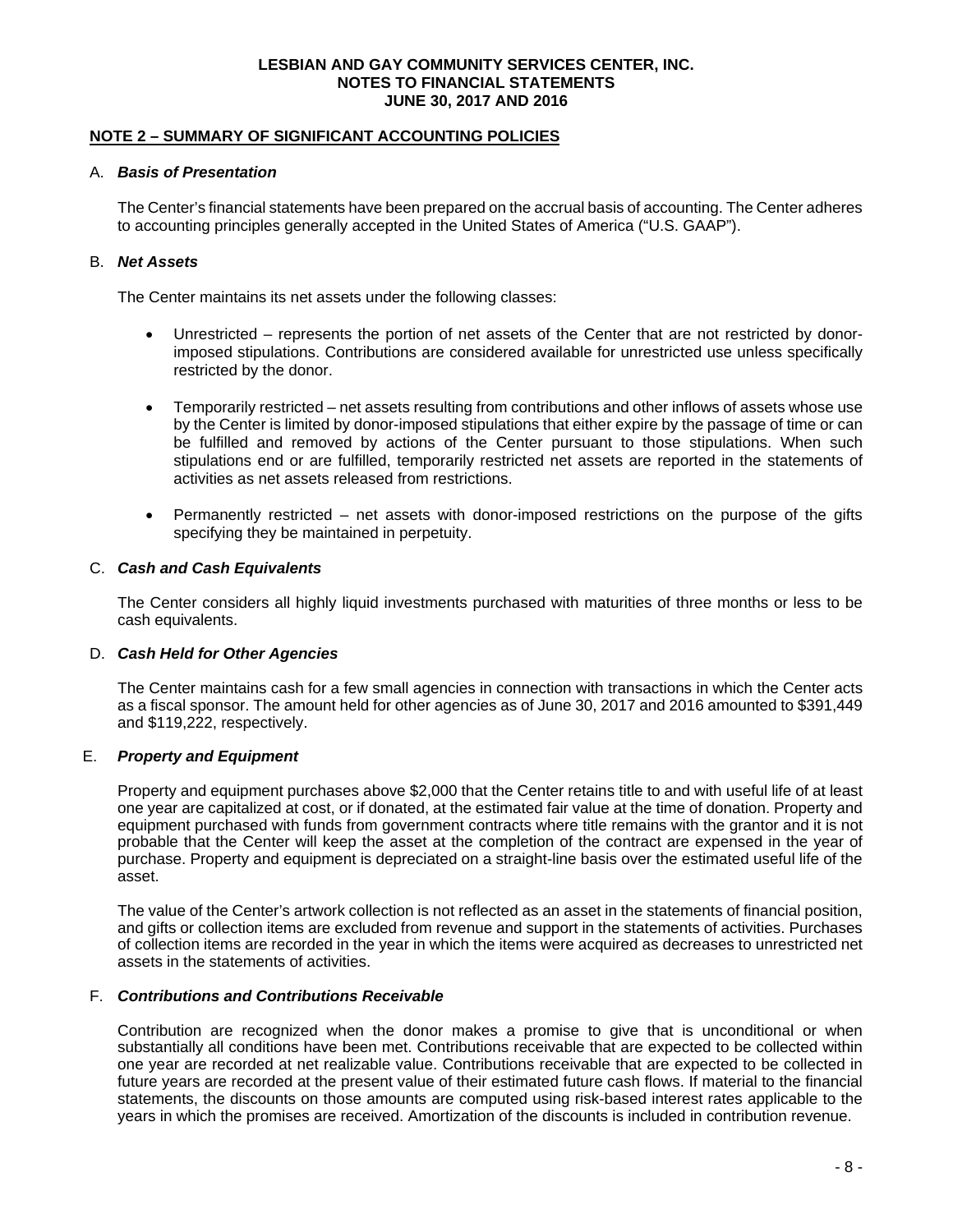#### **NOTE 2 – SUMMARY OF SIGNIFICANT ACCOUNTING POLICIES (Continued)**

The Center's management evaluates the need for an allowance for doubtful accounts applicable to its contributions receivable. Management's estimate is based on a combination of factors such as creditworthiness of donors, a review of individual accounts outstanding, the aged basis of the receivables, current economic conditions and historical experience. As of June 30, 2017 and 2016, the Center determined that an allowance of approximately \$151,344 and \$94,217, respectively, was necessary for its contributions receivable. As of June 30, 2017 and 2016, the Center also determined that an allowance of approximately \$3,309 and \$0, respectively, was necessary for other receivables.

#### G. *Legacies and Bequests*

Legacies and bequests are recognized as revenue when the Center is notified that actual or potential disputes are resolved and funds are forthcoming. Accordingly, bequests are accrued when will have passed through probate and legal counsel has confirmed amounts held on behalf of the Center.

#### H. *Government Grants*

The Center records receivable and revenue when earned based on established rates or contracts for services provided. Government grants are recorded as revenues to the extent that expenses have been incurred for the purposes specified by the grantors. To the extent amounts received exceed amounts spent, the Center records advances from government funders as a liability.

#### I. *Deferred Revenue*

Fees collected that relate to programs and/or events that will occur in future periods have been recorded as deferred revenue and will be recognized in the period earned. Deferred revenue collected as of June 30, 2017 and 2016, amounted to \$180,263 and \$130,195, respectively.

#### J. *Donated Services*

Donated services are reported as contributions when the services create or enhance nonfinancial assets, require specialized skills and are provided by individuals possessing those skills and would typically need to be purchased if not provided in-kind. Board members and other individuals volunteer their time and perform a variety of tasks that assist the Center. These services have not been recorded in the financial statements as they do not meet the criteria outlined above as of June 30, 2017 and 2016.

For the years ended June 30, 2017 and 2016, the Center received donated services amounting to \$103,433 and \$62,170, respectively, which are recorded as both revenue and expense in the accompanying financial statements.

### K. *Advertising and Marketing*

Advertising and promotion costs are charged to operations when the advertising first takes place. Advertising expense for the years ended June 30, 2017 and 2016, amounted to \$71,110 and \$92,140, respectively.

#### L. *Functional Allocation of Expenses*

The costs of providing the various programs and other activities have been summarized on a functional basis in the accompanying statements of activities. Accordingly, certain costs have been allocated among the program and supporting services benefited based on usage or other equitable bases established by management.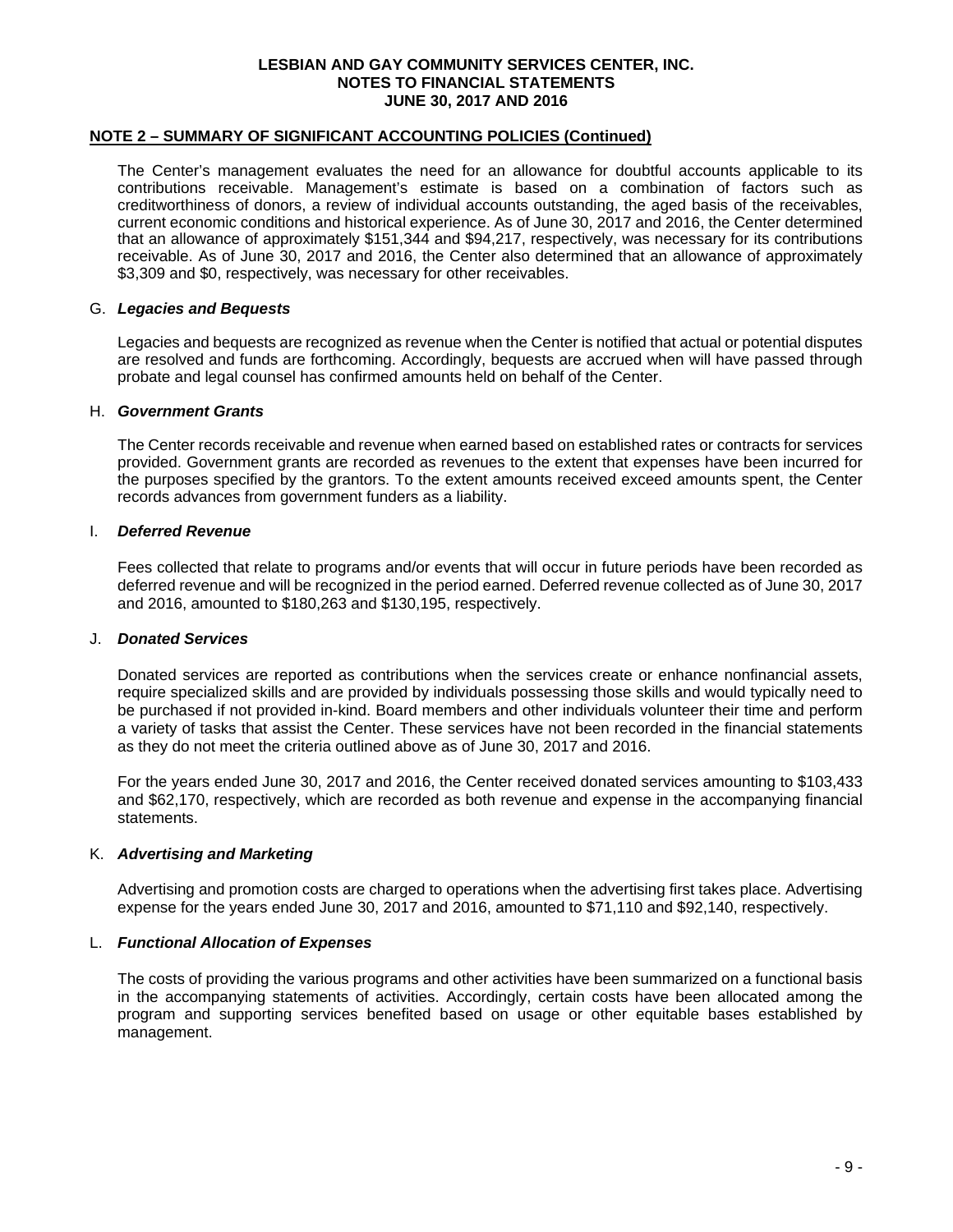#### **NOTE 2 – SUMMARY OF SIGNIFICANT ACCOUNTING POLICIES (Continued)**

#### M. *Use of Estimates*

The preparation of financial statements in conformity with U.S. GAAP requires the Center's management to make estimates and assumptions that affect the reported amounts of assets and liabilities, and disclosure of contingent assets and liabilities at the date of the financial statements, and the reported amounts of revenue and expenses during the reporting period. Actual results could differ from those estimates.

#### N. *Reclassifications*

Certain items in the June 30, 2016 financial statements have been reclassified to conform to the June 30, 2017 presentation. These changes had no impact on the change in net assets for the year ended June 30, 2016.

#### **NOTE 3 – CONTRIBUTIONS RECEIVABLE**

Contributions receivable consist of the following as of June 30, 2017 and 2016:

|                                 |   | 2017      | 2016      |
|---------------------------------|---|-----------|-----------|
| Within one year                 | S | 869.087   | 865,626   |
| One to five years               |   | 154.180   | 100,000   |
|                                 |   | 1,023,267 | 965,626   |
| Allowance for doubtful accounts |   | (151.344) | (94, 217) |
|                                 |   | 871.923   | 871,409   |

#### **NOTE 4 – PROPERTY AND EQUIPMENT**

Property and equipment consists of the following as of June 30, 2017 and 2016:

|                                    | 2017                    |   | 2016              | Estimated<br>Useful Lives |
|------------------------------------|-------------------------|---|-------------------|---------------------------|
| Land                               | \$<br>227.150           | S | 227.150           |                           |
| Building and building improvements | 24,611,097              |   | 24,598,197        | $5 - 35$ Years            |
| Furniture and equipment            | 494,822                 |   | 473,108           | $3 - 10$ Years            |
|                                    | 25,333,069              |   | 25,298,455        |                           |
| Less: Accumulated depreciation     | (7,944,906)             |   | (7, 135, 739)     |                           |
|                                    | \$<br><u>17,388,163</u> |   | <u>18,162,723</u> |                           |

For the years ended June 30, 2017 and 2016, depreciation expense amounted to \$809,167 and \$801,586, respectively.

#### **NOTE 5 – MORTGAGE PAYABLE**

As of June 30, 2016, the Center had a mortgage with the Nonprofit Finance Fund. The mortgage accrued interest at 6.5% per year and matured on July 1, 2020.

During 2017, the Center refinanced their existing debt with a mortgage payable totaling \$2,100,000 to a bank. The mortgage bears interest at 3.97% and matures with a balloon payment on April 12, 2027. The loan is collateralized by the property located at 208 West 13<sup>th</sup> Street, New York, New York. The mortgage includes a financial covenant that the Center maintain a debt service coverage ratio of at least 1.25. The Center was in compliance with the covenant as of June 30, 2017.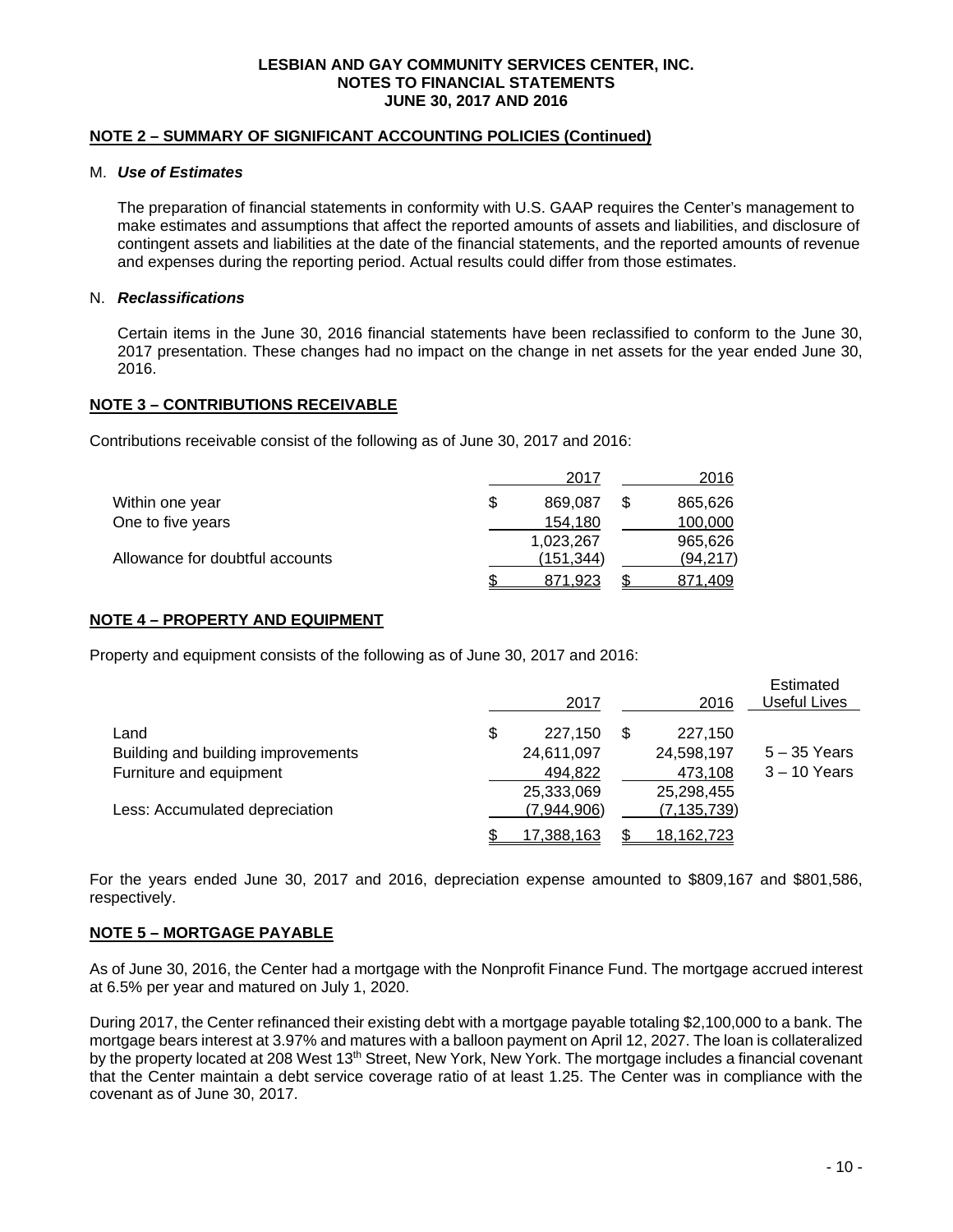## **NOTE 5 – MORTGAGE PAYABLE (Continued)**

| 2018       | \$<br>70,298 |
|------------|--------------|
| 2019       | 73,178       |
| 2020       | 75,967       |
| 2021       | 79,293       |
| 2022       | 82,545       |
| Thereafter | 1,707,309    |
|            | 2.088,590    |

Future annual principal payments for the years ending after June 30, 2017 are as follows:

Interest expense amounted to \$133,901 and \$145,534 for the years ended June 30, 2017 and 2016, respectively.

# **NOTE 6 – TEMPORARILY RESTRICTED NET ASSETS**

Temporarily restricted net assets consist of the following for the years ended of June 30, 2017 and 2016:

|                              | 2017            | 2016           |
|------------------------------|-----------------|----------------|
| Adult programs               | \$<br>1,658,699 | \$<br>341,794  |
| Youth programs               | 139,977         | 448,236        |
| Youth programs - foster care | 17.613          | 26,169         |
| Youth programs - LGBT Saint  | 30,000          | 30,000         |
| Arts and culture             | 45.515          | 179,944        |
| Other                        |                 | 1,582          |
|                              | 1,891,804       | <u>027,725</u> |

Net assets released from restrictions amounted to \$1,860,316 and \$2,531,581 for the years ended June 30, 2017 and 2016, respectively.

### **NOTE 7 – BOARD DESIGNATED NET ASSETS**

Board designated net assets consist of a strategic reserve fund (the "Fund") funded by bequests and legacies. The Fund may be used for working capital at the discretion of the Board on ratification of the annual budget. As of June 30, 2017 and 2016, Board designated net assets amounted to \$2,603,850 and \$2,313,418, respectively.

# **NOTE 8 – PENSION PLAN**

The Center maintains a defined contribution profit sharing plan. All employees who have been employed for at least two years and work at least 1,000 hours per year are eligible. The Center makes discretionary contributions of up to 15% of employee compensation based upon board approval. For the years ended June 30, 2017 and 2016, the Center made contributions of \$164,634 and \$144,556 to the plan.

### **NOTE 9 – COMMITMENTS AND CONTINGENCIES**

### A. *Funding Source Audits*

Pursuant to the Center's contractual relationships with funding sources, outside governmental agencies have the right to examine its book and records relating to these contracts. The accompanying financial statements make no provision for possible disallowances. Although such possible disallowances could be substantial in amount, in the opinion of management, any actual disallowances would be immaterial.